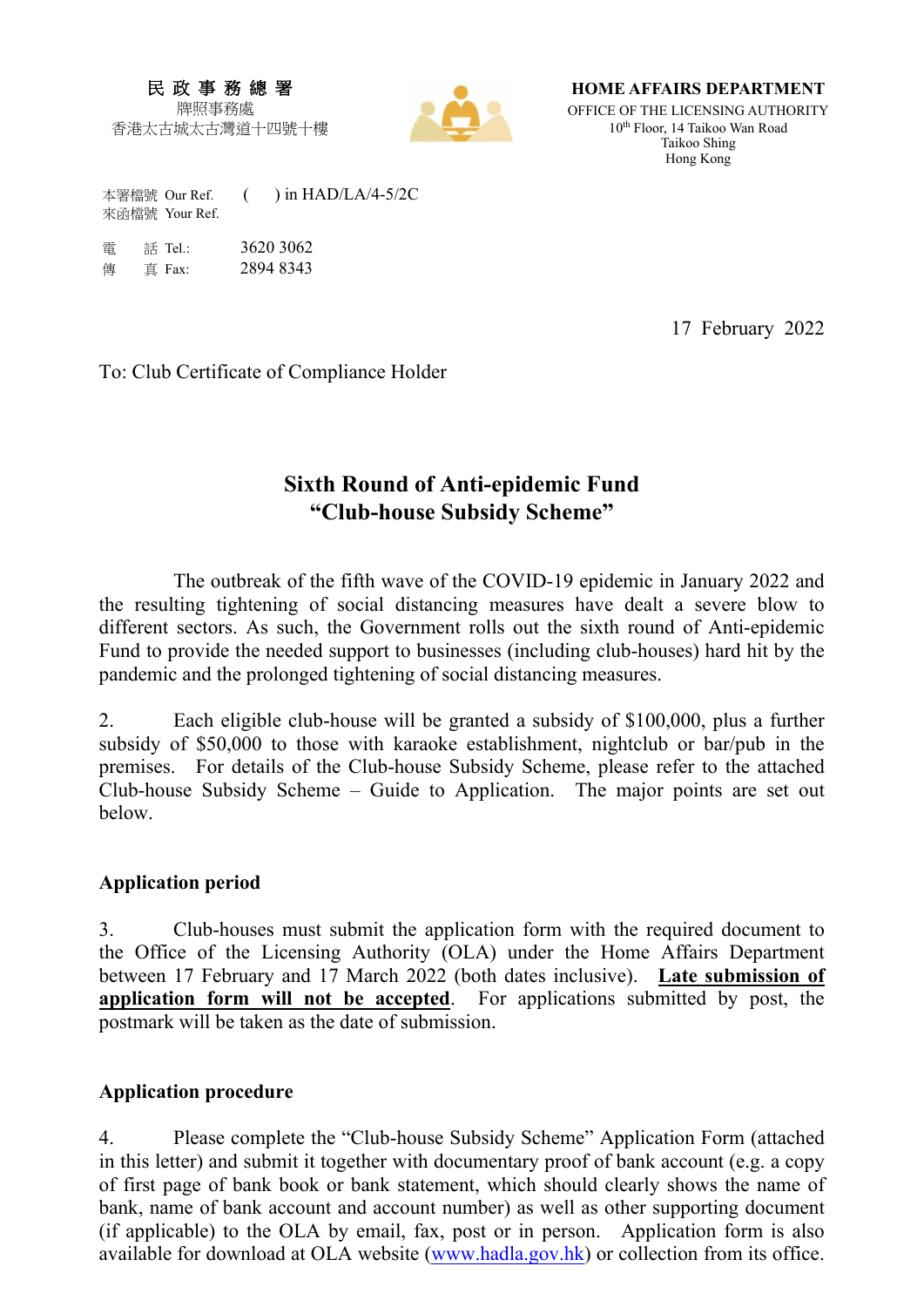For applications submitted by email or fax, please also submit the original application form to the OLA or the application cannot be processed. The OLA will verify the original application form before arranging payment.

5. The name of the club-house Certificate of Compliance (CoC) holder's bank account must tally with that in the club-house CoC, otherwise the OLA may require supplementary information from the club-house CoC holder for verification. If the club-house CoC holder is unable to provide the required information, it will not be granted the subsidy.

# **Disbursement of subsidy**

6. The OLA will arrange to disburse the subsidy through direct transfer to the designated bank account of eligible club-house CoC holders, and to inform them of such through emails (if available) provided in the last round of the subsidy scheme.

# **Enquiry**

7. For enquiry, please contact the OLA:

| Email:               | clubsubsidyscheme@had.gov.hk                            |
|----------------------|---------------------------------------------------------|
| Telephone: 3620 3062 |                                                         |
| Fax:                 | 2894 8343                                               |
| Address:             | 10th Floor, 14 Taikoo Wan Road, Taikoo Shing, Hong Kong |

Yours sincerely,

(SIGNED) (Miss Grace CHIU) for Director of Home Affairs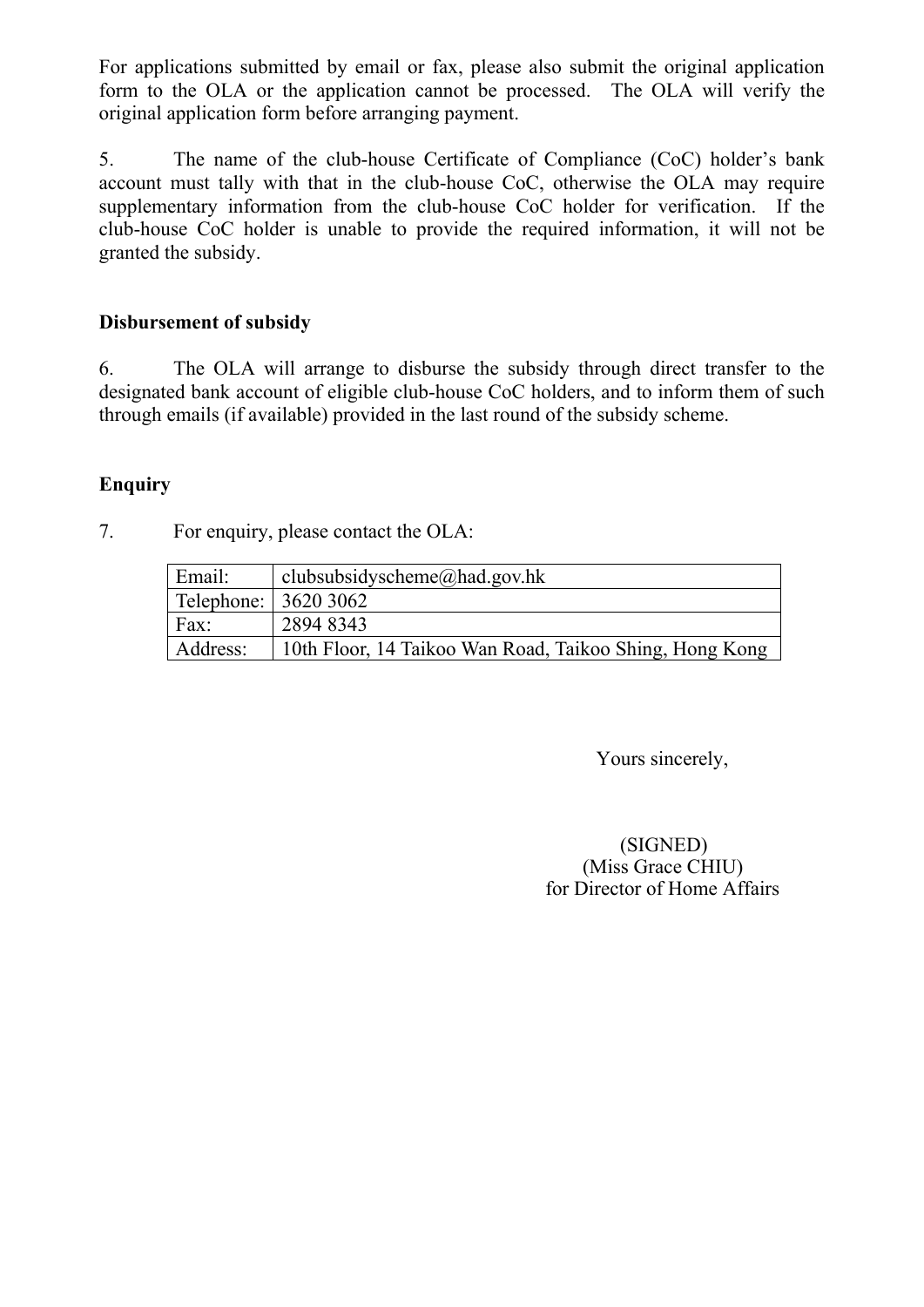# **Sixth Round of Anti-epidemic Fund Club-house Subsidy Scheme Guide to Application (Application period: 17 February to 17 March 2022)**

### **Introduction**

The outbreak of the fifth wave of the COVID-19 epidemic in January 2022 and the resulting tightening of social distancing measures have dealt a severe blow to different sectors. As such, the Government rolls out the sixth round of Anti-epidemic Fund to provide the needed support to businesses (including club-houses) hard hit by the pandemic and the prolonged tightening of social distancing measures.

2. Each eligible club-house will be granted a subsidy of **\$100,000** plus a further subsidy of **\$50,000** to those with karaoke establishment, nightclub or bar/pub in the premises.

## **Eligibility**

3. Holder of a Certificate of Compliance ("CoC") issued under the Clubs (Safety of Premises) Ordinance (Cap. 376) that is valid for any period between 7 January 2022 and now (i.e. when the relevant directions issued pursuant to Cap. 599F are in effect) is eligible for the subsidy<sup>[1](#page-2-0)</sup> of \$100,000.

4. Each club-house with a valid Karaoke Establishment permit and/or a valid liquor licence during the designated period as in paragraph 3 above is eligible for each permit/licence a further subsidy of \$50,000.

## **Application period and procedures**

5. Applicants must submit the application form with the required document to the Office of the Licensing Authority ("OLA") under the Home Affairs Department between 17 February and 17 March 2022 (both dates inclusive). **Late submission of application forms will not be accepted**. For applications submitted by post, the postmark date will be taken as the date of submission.

6. Applicants may download the application form on the OLA's website (www.hadla.gov.hk) or obtain it from its office. Completed application forms should be submitted to the OLA **by email**, **fax**, **post** or **in person**, together with the documentary proof of bank account designated by the applicants for receiving the subsidy (e.g. a copy of first page of the bank book or bank statement, which should clearly show the name of bank, name of bank account holder and account number) and other supporting document (if applicable). For applications submitted by **email** or **fax**, please also submit the original application form to the OLA or the application cannot be processed.

<span id="page-2-0"></span><sup>-</sup><sup>1</sup> Persons granted with subsidy under the Club-house Subsidy Scheme will not be entitled to subsidy for the same premises under other subsidy scheme(s) of the AEF.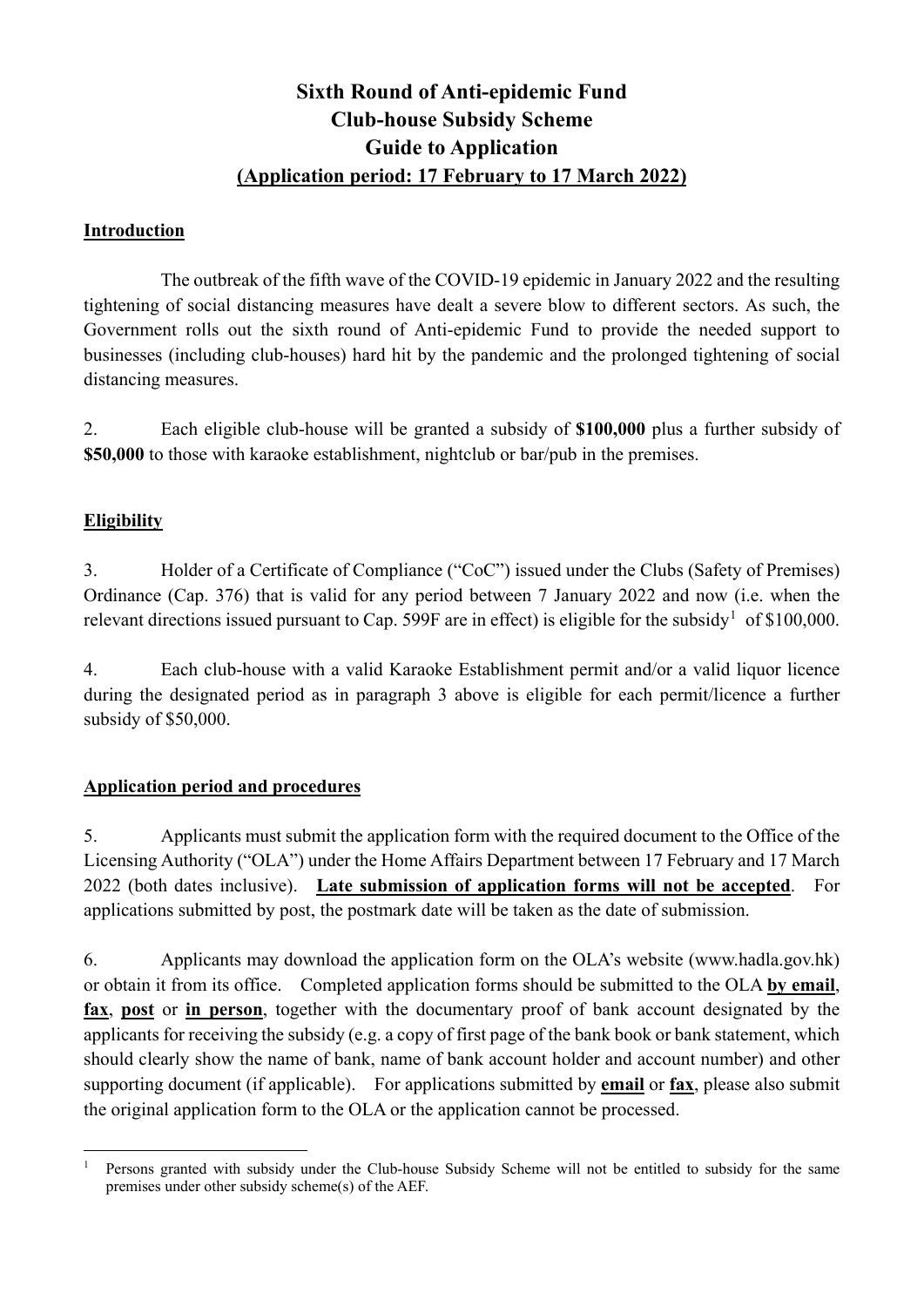7. The holder of the designated bank account must be the one holding the CoC, otherwise the OLA may ask for supplementary information for verification. If the applicant is unable to provide the required information, it will not be granted the subsidy.

### **Disbursement of subsidy**

8. Should the application be approved, the OLA will arrange to disburse the subsidy through direct transfer to the designated bank account of eligible club-house CoC holders, and to inform them of such through emails (if available) with reference to the information provided in the last round of the subsidy scheme.

### **Enquiry**

| Email:     | clubsubsidyscheme@had.gov.hk                            |
|------------|---------------------------------------------------------|
| Telephone: | 3620 3062                                               |
| Fax:       | 2894 8343                                               |
| Address:   | 10th Floor, 14 Taikoo Wan Road, Taikoo Shing, Hong Kong |

9. For enquiries, please contact the OLA:

\*\*\*\*\*\*\*\*\*\*\*\*\*\*\*\*\*\*\*\*\*\*\*\*\*\*\*\*\*\*\*\*\*\*\*\*\*\*\*\*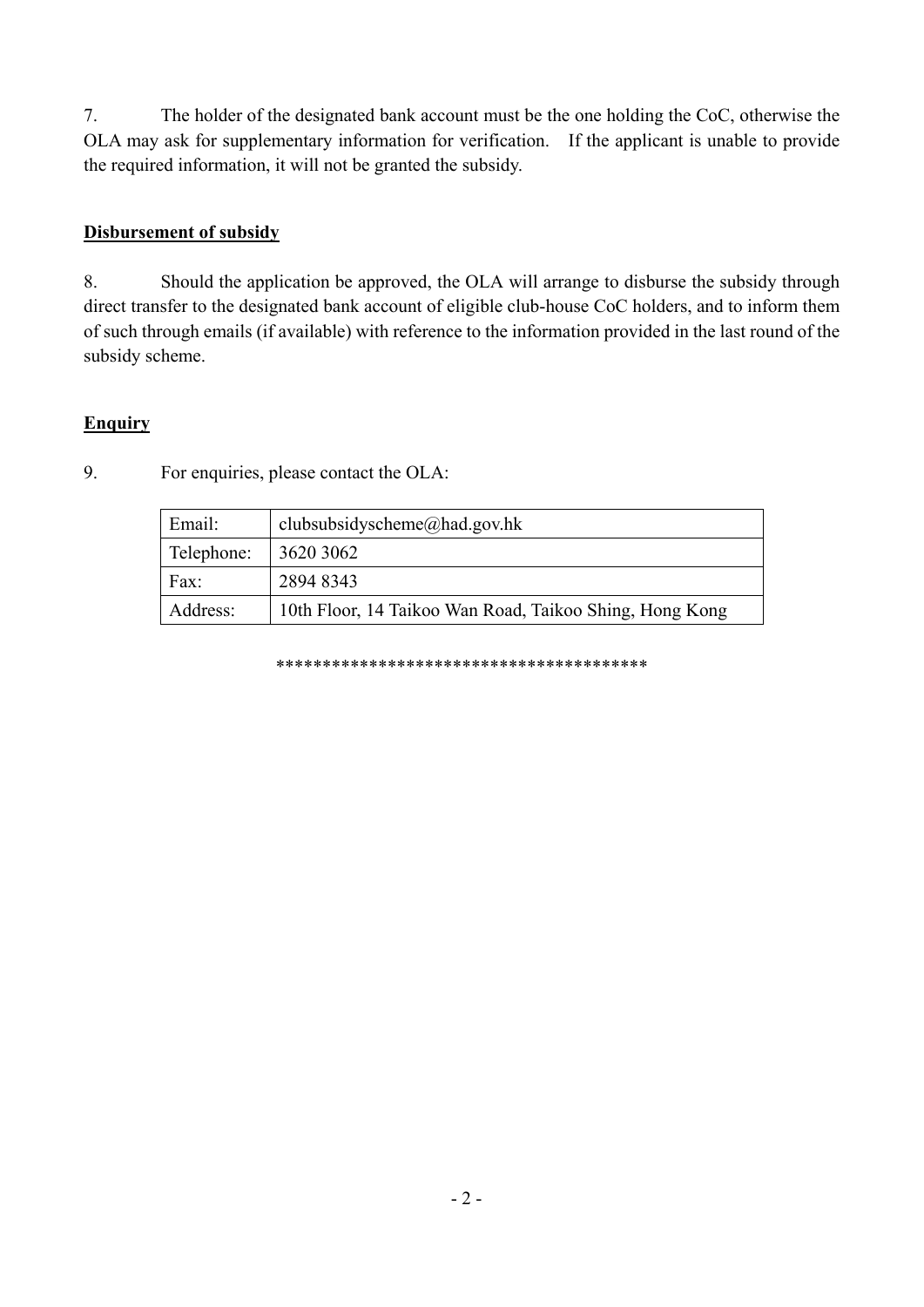# 第六輪防疫抗疫基金 **Sixth Round of Anti-epidemic Fund**

# 會 址 資助計劃 **Club-house Subsidy Scheme -** 申請表格 **Application Form -**

### **1.** 合格證明書號碼 **Certificate of Compliance ("CoC") Number**

|--|

## **2.** 合格證明書持有人銀行戶口資料 **CoC Holder's Bank Account Details**

#### 銀行名稱 Name of Bank:

#### 賬戶名稱 Name of Bank Account:

*(*銀行賬戶名稱需與合格證明書持有人相同 *The name of the bank account should be the same as the CoC holder)*

| 賬戶號碼 Bank Account Number: ( <i>按銀行月結單或存摺所示 As per bank statement or passbook</i> ) |  |  |  |  |  |  |  |  |  |  |  |  |  |  |  |  |  |  |  |  |  |
|------------------------------------------------------------------------------------|--|--|--|--|--|--|--|--|--|--|--|--|--|--|--|--|--|--|--|--|--|
|                                                                                    |  |  |  |  |  |  |  |  |  |  |  |  |  |  |  |  |  |  |  |  |  |

銀行編號 Bank code 分行編號及帳戶號碼 Branch code and Account number

## **3.** 申請額外資助 **Application for additional subsidies**

如會址內同時有經營以下處所,可申領發放額外資助 50,000 元 (請在所有適用的方格內加上「✔」號) If the club-house also operates the following premises, you may apply for an additional subsidy of \$50,000. (Please tick all appropriate boxes)

□ 卡拉 OK 場所 (必須持有有效的卡拉 OK 場所許可證) Karaoke Establishment (Must hold a valid karaoke establishment permit)

- $\Box$  卡拉 OK 場所許可證編號: Karaoke Establishment Permit No.:
- 夜總會、酒吧或酒館(必須持有有效酒牌) Night-club / Bar / Pub (Must hold a valid liquor permit)

□ 請於提交本申請表時,附上有關酒牌副本一份 Please attach a photocopy of liquor licence when submitting this application form.

□ 本會址屬於《預防及控制疾病(規定及指示)(業務及處所)規例》(第 599F 章)或政府在第 599F 章下刊憲的指示及指明中所指的「夜總會」(即通常供人飲酒,以及跳舞或作其他娛樂的、營業 至深夜的場所)或「酒吧/酒館」(即純粹或主要用作售賣或供應酒類,供人就地享用的場所)。 This Club-house is a **"Nightclub"** (i.e. establishment that is open late into the night, usually for drinking, and dancing or other entertainment) or **"Bar/Pubs"** (i.e. any premises that is exclusively or mainly used for the sale or supply of liquors for consumption in that premises) as referred under the Prevention and Control of Disease (Requirements and Directions) (Business and Premises) Regulation (Cap. 599F) or the directions and specifications published in gazette by the Government under Cap. 599F.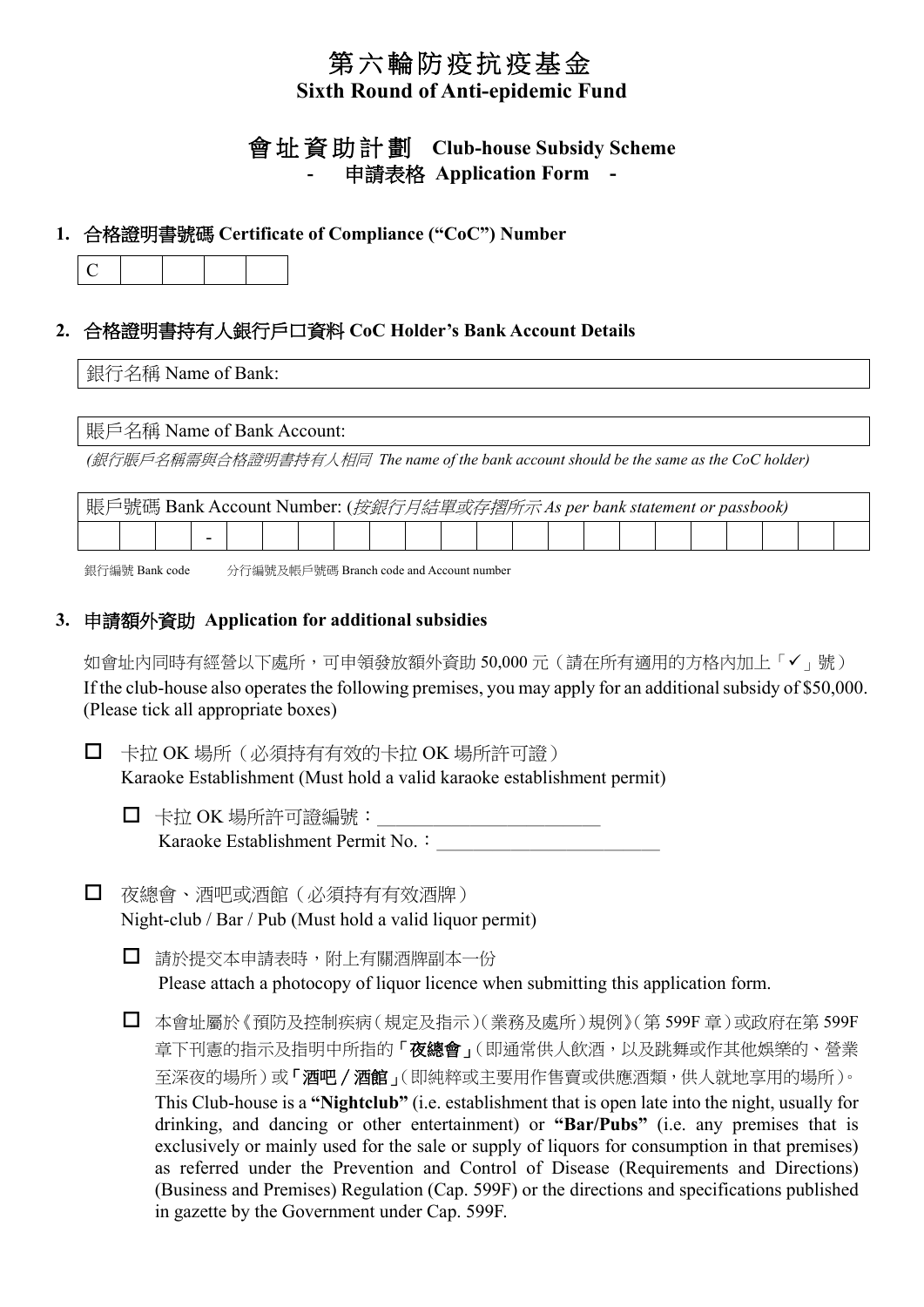### **4.** 聲明 **Declaration**

- (a) 本人(即本表格簽署人)聲明本人為本表格第 1 部分所示的合格證明書持有人,或獲該持有人授權人士。 I, the signatory of this Form, declare that I am the holder, or the authorised person of the holder, of the CoC as specified in Part 1 of this Form.
- (b) 本人已仔細閱讀「會址資助計劃(下稱「該計劃」)- 申請指引」以及本申請表格的所有部分,並完全明白其中內容及同意遵守當 中的所有條款及細則。 I now declare that I have carefully read all sections of the "Club-house Subsidy Scheme ("the Scheme") - Guide to Application" and this application form and fully understand the contents thereof and agree to comply with the terms and conditions of the above documents.
- (c) 本人已閱讀以下「收集個人資料的聲明」及完全明白其內容。 I have read the following "Personal Information Collection Statement" and fully understand its content.

#### 收集個人資料的聲明 **Personal Information Collection Statement**

收集資料的目的:香港特別行政區政府(下稱「政府」)及其代理人會就該計劃使用本表格內及附交的資料(下稱「資料」),作 下列一項或多項用途或作其他直接有關的用途:

Purpose of Collection: The data provided in and attached to this Form ("the Data") in respect of the Scheme, will be used by the Government of the Hong Kong Special Administrative Region ("the Government") and its agents for one or more of the following purposes and any directly related purpose:

- i. 在該計劃下辦理申請及領取款項事宜(如適用),並在有需要時就與該計劃有關的事宜聯絡你; to process application and payment (if applicable) under the Scheme and if required, to communicate with you for matters relating to the Scheme;
- ii. 執行該計劃,包括但不限於發放相關款項;及
- to administer the Scheme, including but not limited to effecting payment; and
- iii. 作法律規定、授權或准許的用途。

any other purposes as may be required, authorised or permitted by law.

提供的資料純屬自願,但你如果沒有提供足夠和正確的資料,有關申請可能無法處理。

It is voluntary for you to supply the Data but if you fail to supply any of the data required by this Form, the application may not be processed.

資料轉交的類別:你所提供的資料,或會向相關的政府政策局和部門及其代理人、銀行及資料的其他承轉人或其他參與該計劃 的行政及運作的各方披露。

Classes of Transferees: The Data you provide may be disclosed to relevant bureaux and departments of the Government, their agents, banks and other transferees and any other parties involved in the administration and operation of the Scheme.

查閱個人資料:除了《個人資料(私隱)條例》(第 486 章)規定的豁免範圍之外,你有權要求查閱及改正未被刪除的個人資料。 Access to Personal Data: Except where there is an exemption provided under the Personal Data (Privacy) Ordinance (Cap. 486), you have the right to request access to and correction of your personal data provided in this Form when the data have not been erased.

查詢: 你的要求或查詢可以電郵(電郵地址:clubsubsidyscheme@had.gov.hk)、傳真(號碼: 2894 8343)或郵遞方式送交香港太古 城太古灣道 14 號 10 樓民政事務總署牌照事務處。

Enquiries: Your requests or enquiries should be addressed by email (email address:clubsubsidyscheme@had.gov.hk), fax (no. 2894 8343) or by post to the Office of the Licensing Authority, Home Affairs Department at 10/F, 14 Taikoo Wan Road, Taikoo Shing, Hong Kong.

(d) 本人同意政府把該計劃的款項直接存入本人在表格內指定的銀行帳戶。本人亦同意並承諾,如政府就該計劃向該會址合格證明書 持有人支付的款項超過既定款額,或因任何原因誤向該合格證明書持有人支付任何款項,本人定當立即通知政府並退回任何多付 或誤付的款項。就此,本人授權銀行從該帳戶扣除經政府核實為多付或誤付的款項,並同意賠償政府可能出現或招致的損失、損 害賠償、費用、收費或支出,其中可能包括因延遲或未能退回多付或誤付的款項而出現的情況。

I agree that the payment under the Scheme be deposited directly into the bank account as specified in this Form. I also agree and undertake to notify the Government forthwith of any overpayment or any payment by mistake for whatever reason to the CoC holder under the Scheme and refund the same to the Government. In this respect, I hereby authorise the bank to debit the bank account with such amount certified by the Government as overpayment or payment by mistake, and agree to indemnify the Government against any losses, damages, costs, charges and expenses which the Government may sustain or incur, which may include those as a result of delay in returning or failure to return such overpayment or payment by mistake.

(e) 本人明白,如有違反《預防及控制疾病(規定及指示)(業務及處所)規例》(第599F 章)或按該法例發出的任何指示、《會社(房 產安全)條例》(第376章)或相關處所牌照的持牌條件,政府可能會考慮拒絕是項申請,並追討任何已批出的資助及所招致的-切相關開支,及/或要求本人採取適當措施.

I understand that if there is any breach of the Prevention and Control of Diseases (Requirements and Directions) (Business and Premises) Regulation (Cap. 599F) or the directions made thereunder, Clubs (Safety of Premises) Ordinance (Cap. 376) or licensing conditions of the premises concerned, the Government may give consideration to rejecting the application and recovering from me any subsidy approved and all related expenses and/or requiring me to take appropriate measures.

(f) 本人明白每一間合資格會址只可提交一份申請。重複遞交的申請將不獲處理。本人沒有就同一處所向防疫抗疫基金設立的其他資 助計劃提出申請,並承諾倘若在「會址資助計劃」獲批資助,將不會就同一處所向該些資助計劃提出申請。 I understand that only one application may be submitted for each eligible club-house. Duplicate submission will not be processed. I have

not made any application to other subsidy scheme(s) under the Anti-epidemic Fund for the same premises; and, I undertake that, if the subsidy under the Club-house Subsidy Scheme is granted, I will not apply for those subsidy scheme(s) for the same premises.

(g) 本人聲明在本表格填報及附交的資料均屬正確無訛。本人明白倘若本人蓄意或存心虛報資料或隱瞞任何事項,或錯誤引導政府以 獲取該計劃的款項,本人可被刑事檢控。政府將取消已批准的資助,而已發放的款項亦須全數退還政府。 I declare that the Data is true, complete and accurate. I understand that if I knowingly or willfully make any false statement or withhold any

information, or otherwise mislead the Government for the purpose of obtaining payment under the Scheme, it will render me liable to criminal prosecution. The Government will cancel the approved subsidy and the disbursed payment shall be returned to the Government.